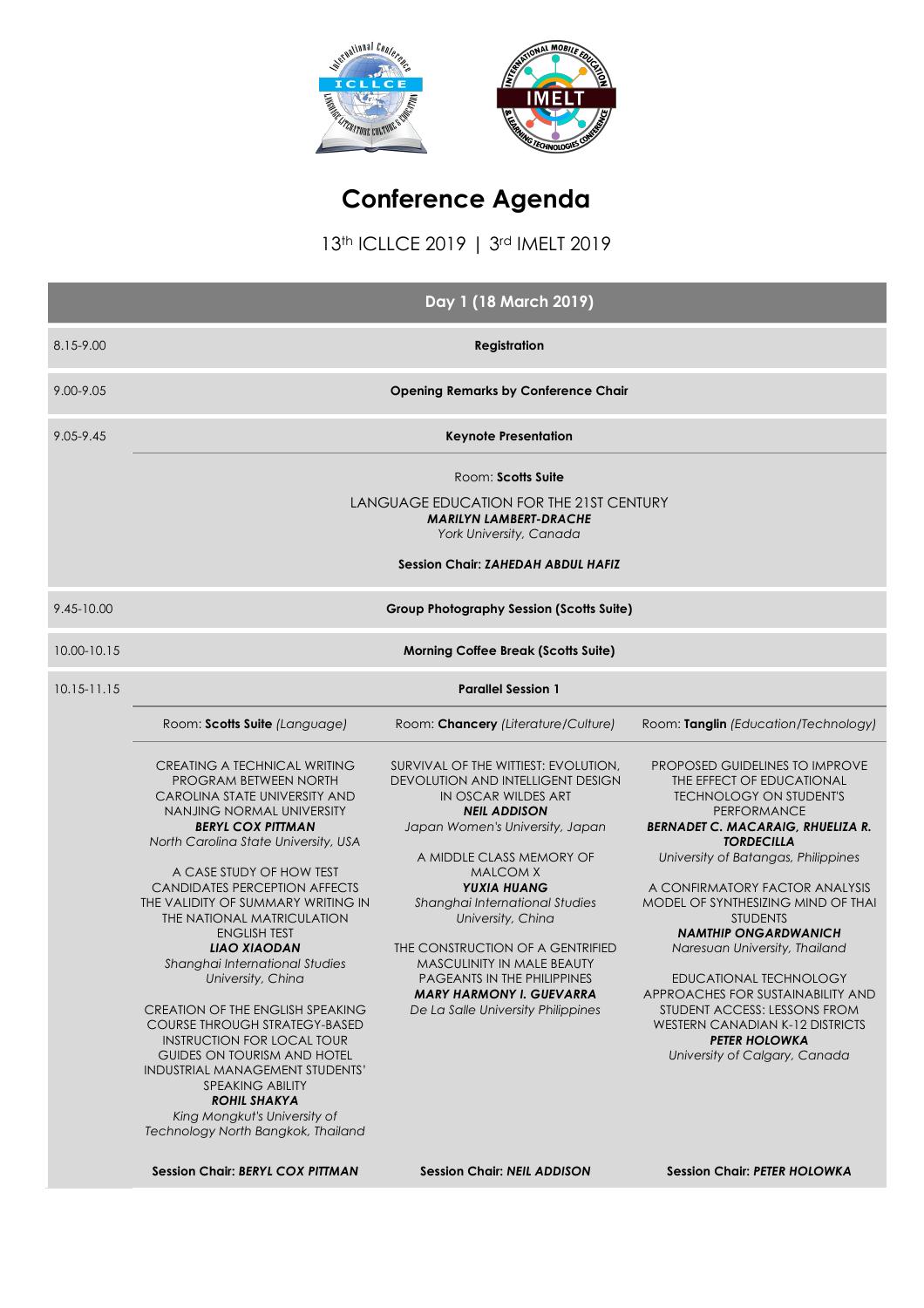



#### 11.15-12.15 **Parallel Session 2**

Room: **Scotts Suite** *(Language)* Room: **Chancery** *(Literature/Culture)* Room: **Tanglin** *(Education/Technology)*

ANALYSING ESP COURSES CURRICULUM: A CASE STUDY *SUVARNA LAKSHMI G., SREE RAGHURAM KODURU*

*The English and Foreign Languages University, Jawaharlal Nehru Technological University, India*

COMPLAINTS AND COMPLAINT RESPONSES PRODUCED BY THAI BUSINESS OFFICERS IN A PUBLIC COMPANY *WARUNYA RONGKUM* 

King Mongkut's University of Technology North Bangkok, Thailand

IMPROVING COMMUNICATION IN ENGLISH THROUGH TALKING ABOUT ART IN ART MUSEUMS *KAYA MUNAKATA* Kanda University of International Studies, Japan

COTTAGE ENGLISHNESS: REPRESENTATIONS OF THE AGED IN SILAS MARNER *YUKIO KANEKO Seinan Gakuin University, Japan*

RELIANCE ON WESTERN DISCOURSE AND DECONSTRUCTION OF NATIONAL IDENTITY: A CRITIQUE OF RUSHDIES COSMOPOLITANISM *PING LIN Shanghai International Studies University, China*

IN PURSUIT OF THE IMPOSSIBLE: THE ALIENATION OF IDEALISATION IN THE MIGRANT EXPERIENCE IN FURTHER SOUTH AND THE DIGNITY OF LABOUR *LAURENT SHERVINGTON*

*University of Western Australia, Australia*

TEACHING AND LEARNING INTRODUCTION TO BIOMECHANICS IN EXERCISE THROUGH GOOGLE CLASSROOM IN UNIVERSITY STUDENTS *TUSSANA JARUCHART Naresuan University, Thailand*

THE DESIGN OF A STUDENT-CMM USING 21ST CENTURY LEARNING PRINCIPLES AND THE CAPABILITY MATURITY MODEL *ELVIE E. PITA University of Batangas, Philippines*

LIVING THAI LITERATURE: INTEGRATION OF 21ST CENTURY THAI LITERATURE **TEACHING** *SONGPHOP KHUNMATHUROT, RATCHAKAN SUNGKAWADEE Naresuan University, Thailand*

**Session Chair:** *KAYA MUNAKATA* **Session Chair:** *LAURENT SHERVINGTON* **Session Chair:** *ELVIE E. PITA*

12.15-1.30 **Buffet Lunch Hosted by ICSAI.org** (Hotel Restaurant)

| 1.30-2.30 | <b>Parallel Session 3</b>                                                                             |                                                                                                                                 |                                                                                                                            |  |  |
|-----------|-------------------------------------------------------------------------------------------------------|---------------------------------------------------------------------------------------------------------------------------------|----------------------------------------------------------------------------------------------------------------------------|--|--|
|           | Room: Scotts Suite (Language)                                                                         | Room: Chancery (Literature/Culture)                                                                                             | Room: Tanglin (Education/Technology)                                                                                       |  |  |
|           | <b>HOW LINGUA FRANCA APPROACH</b><br>CAN BE OF USE TO ENGLISH<br>LANGUAGE TEACHING?<br>LI DONG        | SUCCESS, DILEMMA AND BILDUNG OF<br><b>MODEL MINORITY: POLITICAL</b><br><b>IMPLICATION IN TYPICAL AMERICAN</b><br><b>SHI JIE</b> | SMS-BASED WATER LEVEL MONITORING<br>SYSTEM USING GIZDUINO<br><b>DIVINA M. CASAO</b><br>University of Batangas, Philippines |  |  |
|           | New Oriental Education &                                                                              | Shanghai International Studies                                                                                                  |                                                                                                                            |  |  |
|           | Technology Group Ltc, China                                                                           | University, China                                                                                                               | ANDROID-BASED APPLICATION FOR<br>OPTIMIZING THE ROLE AND FUNCTION                                                          |  |  |
|           | <b>DEVELOPING A QUESTIONNAIRE</b><br>USING THE L2-SELF SYSTEM: HOW CAN<br>WE MEASURE ENGLISH LANGUAGE | <b>RABBITS IDENTITY CRISIS AND IDENTITY</b><br><b>RECONSTRUCTION IN RABBIT REDUX</b><br><b>CHEN TIANYU</b>                      | OF SCHOOL COMMITTEES IN<br><b>INDONESIA</b><br>JEANY MUSTIKA MAWARTANI                                                     |  |  |
|           | LEARNERS MOTIVATION?<br><b>KEITA KIKUCHI</b>                                                          | Shanghai International Studies<br>University, China                                                                             | State University of Jakarta                                                                                                |  |  |
|           | Kanagawa University, Japan                                                                            | ON THE ETHICAL DIMENSIONS OF THE                                                                                                | <b>LESSONS FOR INDUSTRY FROM</b><br><b>CANADAS EDUCATION SECTOR:</b>                                                       |  |  |
|           | THE RELATIONSHIP BETWEEN L2                                                                           | ETHNIC WRITING IN FOUR SOULS                                                                                                    | <b>CLOUD COMPUTING, IT</b>                                                                                                 |  |  |
|           | MOTIVATIONAL SELF-SYSTEM AND                                                                          | <b>WAN MEI</b>                                                                                                                  | INFRASTRUCTURE, HUMAN RESOURCES,                                                                                           |  |  |
|           | SELF-REGULATED LEARNING                                                                               | Nanjing University of Aeronautics and                                                                                           | <b>AND CYBERSECURITY</b>                                                                                                   |  |  |
|           | STRATEGIES OF UNDERGRADUATE<br><b>STUDENTS</b>                                                        | Astronautics, China                                                                                                             | <b>PETER HOLOWKA</b><br>University of Calgary, Canada                                                                      |  |  |

**Session Chair:** *SIVAKORN* 

*SIVAKORN THUNGSAKUL Khon Kaen University, Thailand*

*THUNGSAKUL* **Session Chair:** *WAN MEI* **Session Chair:** *DIVINA M. CASAO*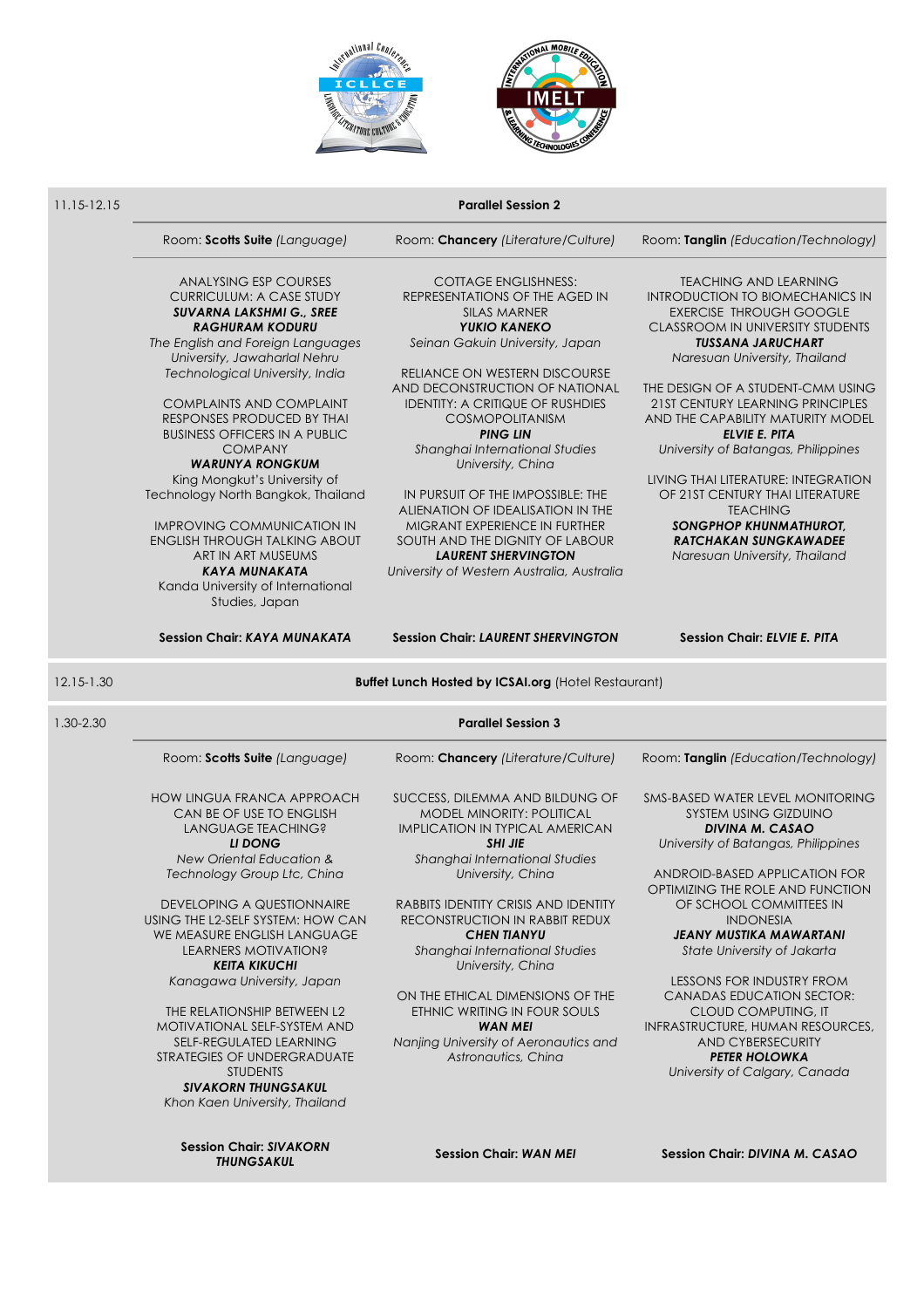



| 2.30-3.30 | <b>Parallel Session 4</b>                                                                                                                                                                         |                                                                                                                                                                                                                            |                                                                                                                                                                                                          |  |  |
|-----------|---------------------------------------------------------------------------------------------------------------------------------------------------------------------------------------------------|----------------------------------------------------------------------------------------------------------------------------------------------------------------------------------------------------------------------------|----------------------------------------------------------------------------------------------------------------------------------------------------------------------------------------------------------|--|--|
|           | Room: Scotts Suite (Education)                                                                                                                                                                    | Room: Chancery (Literature/Culture)                                                                                                                                                                                        | Room: Tanglin (Literature/Language)                                                                                                                                                                      |  |  |
|           | USING WORKED EXAMPLES TO HELP<br><b>ESTABLISH TRUSTWORTHINESS IN</b><br><b>QUALITATIVE EDUCATIONAL RESEARCH</b><br><b>BRUCE MORRISON</b><br>The Hong Kong Polytechnic University,<br>Hong Kong    | ABSURDITY AND MEANING: AN<br>ANALYSIS OF EDWARD ALBEES THE ZOO<br>STORY AND THE THEATRE OF THE<br><b>ABSURD</b><br><b>MENGLI CHENG</b><br>Shanghai International Studies                                                   | TERMS OF ADDRESS AND TERMS OF<br>REFERENCE PRACTICED BY MOSLEM<br>SPEECH COMMUNITY IN PEGAYAMAN<br><b>VILLAGE NORTH BALI</b><br><b>I GEDE BUDASI</b><br>Universitas Pendidikan Ganesha                   |  |  |
|           | A SOCIO-ONOMASTIC STUDY OF<br>SYRIAN CHRISTIANS: A CASE STUDY OF<br>PEOPLE BORN IN AND OUT SIDE<br><b>KERALA</b><br><b>SMITA JOSEPH</b><br>The English and Foreign Languages<br>University, India | University, China<br>THE USE OF PHYSICAL THEATRE TO<br>REPRESENT GREAT DANGER IN SOCIETY<br>PANNATAT PO-DHIVEJAKUL<br>Silpakorn University, Thailand<br>DRAMA CREATION AS POLITICAL<br><b>EXPRESSION: ON ATHOL FUGARDS</b> | DICHOTOMY, STRUGGLE AND<br><b>LAMINATIONS - THE FEMALE SELFHOOD</b><br>IN A. S. BYATSS THE CHILDRENS BOOK<br>LI LEI<br>Shanghai International Studies<br>University, China<br>THE DYNAMIC MODE OF POETIC |  |  |
|           | JAPANESE STUDENTS PERCEPTIONS OF<br><b>BEING GLOBAL</b><br><b>JASON PRATT, JEFFREY DURAND</b><br>Toyo Gakuen University, Japan                                                                    | <b>BLOOD KNOT</b><br><b>XU QIUHONG</b><br>Shanghai International Studies<br>University, China                                                                                                                              | NARRATIVENESS<br><b>LIU ZHITAO</b><br>Shanghai International Studies<br>University, China                                                                                                                |  |  |
|           | <b>Session Chair: SMITA JOSEPH</b>                                                                                                                                                                | <b>Session Chair: MENGLI CHENG</b>                                                                                                                                                                                         | <b>Session Chair: LI LEI</b>                                                                                                                                                                             |  |  |
| 3.30-4.00 |                                                                                                                                                                                                   | Afternoon Break (Scotts Suite)                                                                                                                                                                                             |                                                                                                                                                                                                          |  |  |
| 4.00-5.00 |                                                                                                                                                                                                   | <b>Parallel Session 5</b>                                                                                                                                                                                                  |                                                                                                                                                                                                          |  |  |
|           | Room: Scotts Suite (Education)                                                                                                                                                                    | Room: Chancery (Literature/Culture)                                                                                                                                                                                        | Room: Tanglin                                                                                                                                                                                            |  |  |
|           | MULTICULTURAL CLASSROOM AND<br><b>TEACHER IDENTITY: A STUDY ON</b><br><b>INTERNATIONAL TRAINING PROGRAMS</b><br><b>M.UDAYA</b><br>The English and Foreign Languages<br>University, India          | THE RELEVANCE OF LITERARY TEXTS<br><b>LISA YINGHONG LI</b><br>J. F. Oberlin University, Japan<br><b>IRISH CULTURAL IDENTITY: INTERPRETING</b><br>AMONG SCHOOL CHILDREN FROM THE                                            | <b>END OF PRESENTATIONS</b>                                                                                                                                                                              |  |  |
|           | A SELF-STUDY INTO THE PROFESSIONAL-<br><b>IDENTITY EVOLVEMENT OF A</b><br>TAIWANESE TESOL TEACHER IN JAPAN<br><b>SHU-WEN LIN</b>                                                                  | POST-COLONIAL PERSPECTIVE<br><b>QIANHUI XU</b><br>Shanghai International Studies<br>University, China                                                                                                                      |                                                                                                                                                                                                          |  |  |
|           | Sojo University, Japan<br>ELICITING UNTRAINED TEACHERS<br>ATTITUDE TOWARDS IN-SERVICE<br><b>TRAINING PROGRAMMES: A CASE</b><br><b>STUDY</b><br><b>C. RAMAMUNI REDDY</b>                           | <b>OASIS OF ADVANCEMENT:</b><br>CROSSROAD ARTS BECOME LITERATURE<br><b>MUHAMMAD HAMDAN MUKAFI</b><br>Universitas Gadjah Mada, Indonesia                                                                                    |                                                                                                                                                                                                          |  |  |
|           | The English and Foreign Languages<br>University, India<br><b>Session Chair: C. RAMAMUNI REDDY</b>                                                                                                 | <b>Session Chair: LISA YINGHONG LI</b><br><b>END OF DAY 1</b>                                                                                                                                                              | Session Chair: N/A                                                                                                                                                                                       |  |  |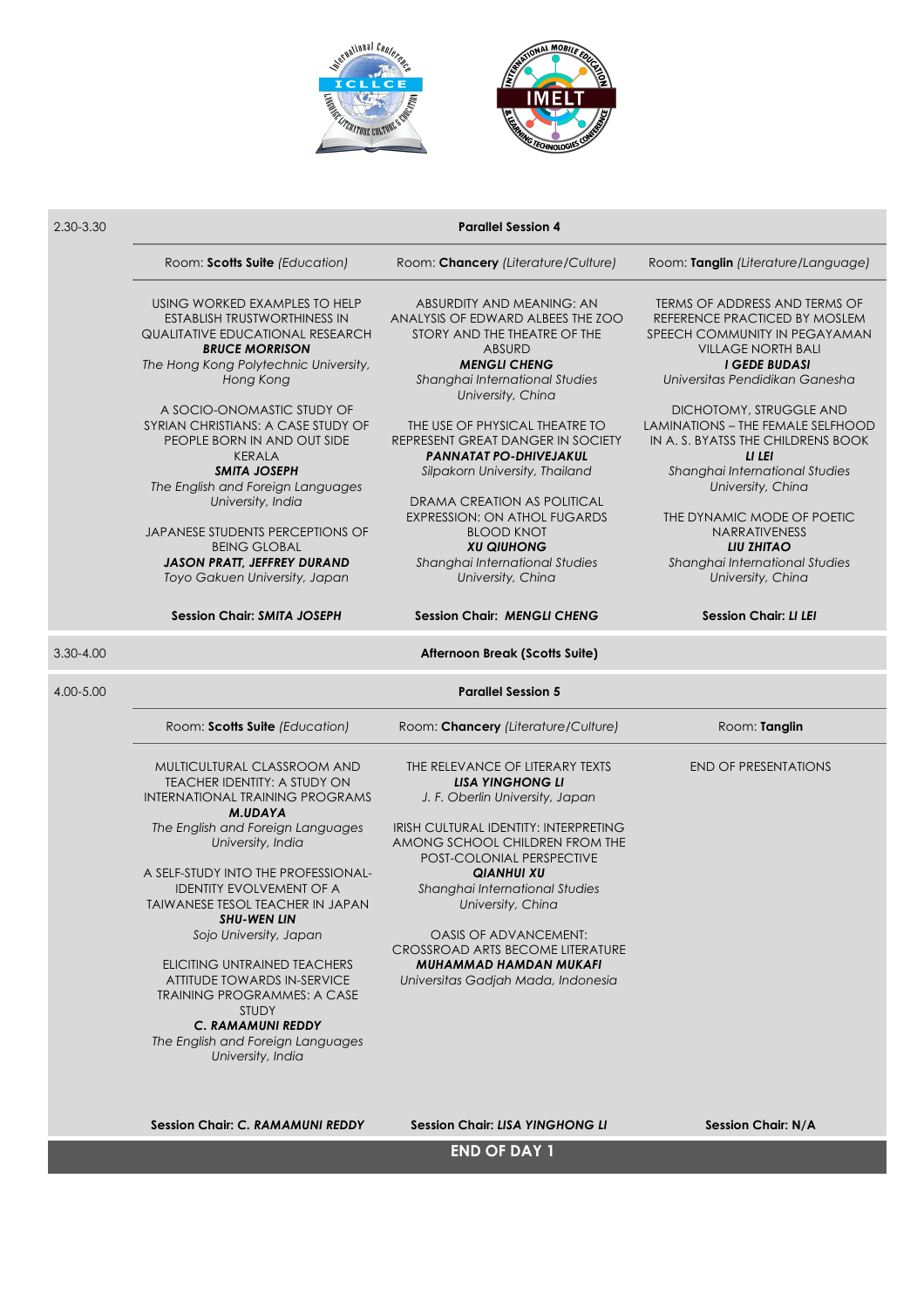

## **Day 2 (19 March 2019)**

| 1.00-1.30<br>1.30-5.30 |           |                                                              | Gather at Royal Plaza on Scotts Hotel Lobby                                                                                                    |  |  |
|------------------------|-----------|--------------------------------------------------------------|------------------------------------------------------------------------------------------------------------------------------------------------|--|--|
|                        |           | <b>Singapore City Tour</b>                                   |                                                                                                                                                |  |  |
|                        | (Approx.) | Ξ<br>п<br>$\blacksquare$<br>$\blacksquare$<br>$\blacksquare$ | Cavenagh Bridge<br>Singapore River (Cruise)<br><b>Fullerton Hotel</b><br>Afternoon Tea at Fullerton Hotel<br><b>Fullerton Heritage Gallery</b> |  |  |
|                        |           | <b>NOTE:</b>                                                 |                                                                                                                                                |  |  |
|                        |           | $\bullet$                                                    | This is a tour for participants who have paid for the FULL PACKAGE                                                                             |  |  |
|                        |           | $\bullet$                                                    | Participants with the conference-only package may contact secretariat to upgrade their package to include<br>this tour.                        |  |  |
|                        |           | $\bullet$                                                    | Please visit https://icsai.org/imelt3/tour-itinerary or https://icsai.org/icllce13/tour-itinerary for booking and more<br>information.         |  |  |
|                        |           |                                                              | NO PRESENTATION SESSIONS HAVE BEEN SCHEDULED FOR THIS DAY.                                                                                     |  |  |
|                        |           |                                                              |                                                                                                                                                |  |  |

**END OF DAY 2**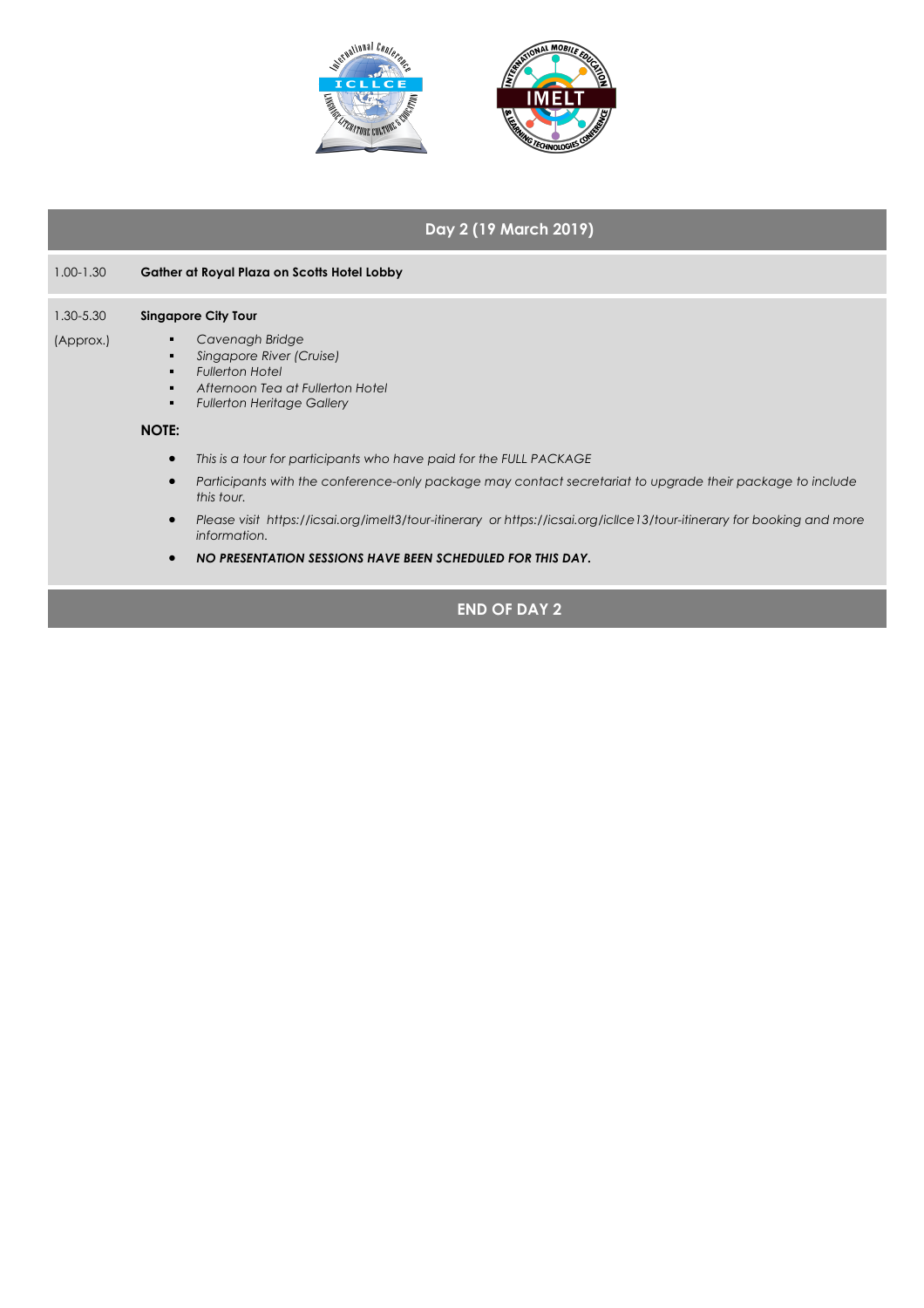

## **GENERAL INFORMATION**

**1.** 13th ICLLCE 2019 & 3rd IMELT 2019 will be held on **18th-19th March 2019** at the following venue:

**Royal Plaza on Scotts** 25 Scotts Road (adjacent to Orchard Road) Singapore 228220 **Tel:** (65) 6737 7966 **Fax:** (65) 6737 6646

**Email:** royal@royalplaza.com.sg

Please mention "ICSAI event on 18<sup>th</sup> of March" whenever communicating with the hotel staff.

### **2. Registration & Collection of Conference Kits**

- The registration desk will commence operations at 8.15am on DAY 1 for registration and collection of conference kits.
- The conference kit (including ID tags, certificates and proceedings CD-ROM) may only be collected if full payment of conference fees has been made.
- Participants who have reaistered under the student category may be asked to show their Student ID cards before collecting their conference kits.
- Participants are encouraged to inform the secretariat in advance if they are planning to skip any of the days or parts of the event. This is to ensure that all resources are being allocated optimally and to avoid wastage of food and beverages.

#### **3. Oral Presentation Sessions**

- Parallel sessions will be held in **Scotts Suite**, **Chancery,** and **Tanglin** rooms on the first floor of the hotel.
- Papers must be presented in the sequence shown in the schedule above without any breaks in between.
- Each presenter will be allocated 20 minutes for to present a paper.
- At least 5 minutes of the presentation time must be allocated for Q&A and/or discussion with the audience, preferably at the end of the presentation.
- Featured Papers are given an extra 10 minutes in addition to the initial 20 minutes allocated to regular papers.
- Any swapping of slots, even if mutually agreed between presenters, must be approved by the secretariat.

### **4. Coffee Breaks and Buffet Lunch**

- All refreshments will be served in the Scotts Suite at the times shown in the schedule.
- Lunch will be served at the hotel restaurant. Participants are required to display their conference identification tags in order to be seated.
- Meals are strictly for registered participants only.

#### **5. Session Chairs**

- Session chairs have been selected from among those who have volunteered during the online registration process.
- If there are no volunteers available in a particular session, one of the participants shall be appointed by the committee to chair the session. Some of the main responsibilities of a session chair include:
	- i. Welcoming and introducing the session's presenters,